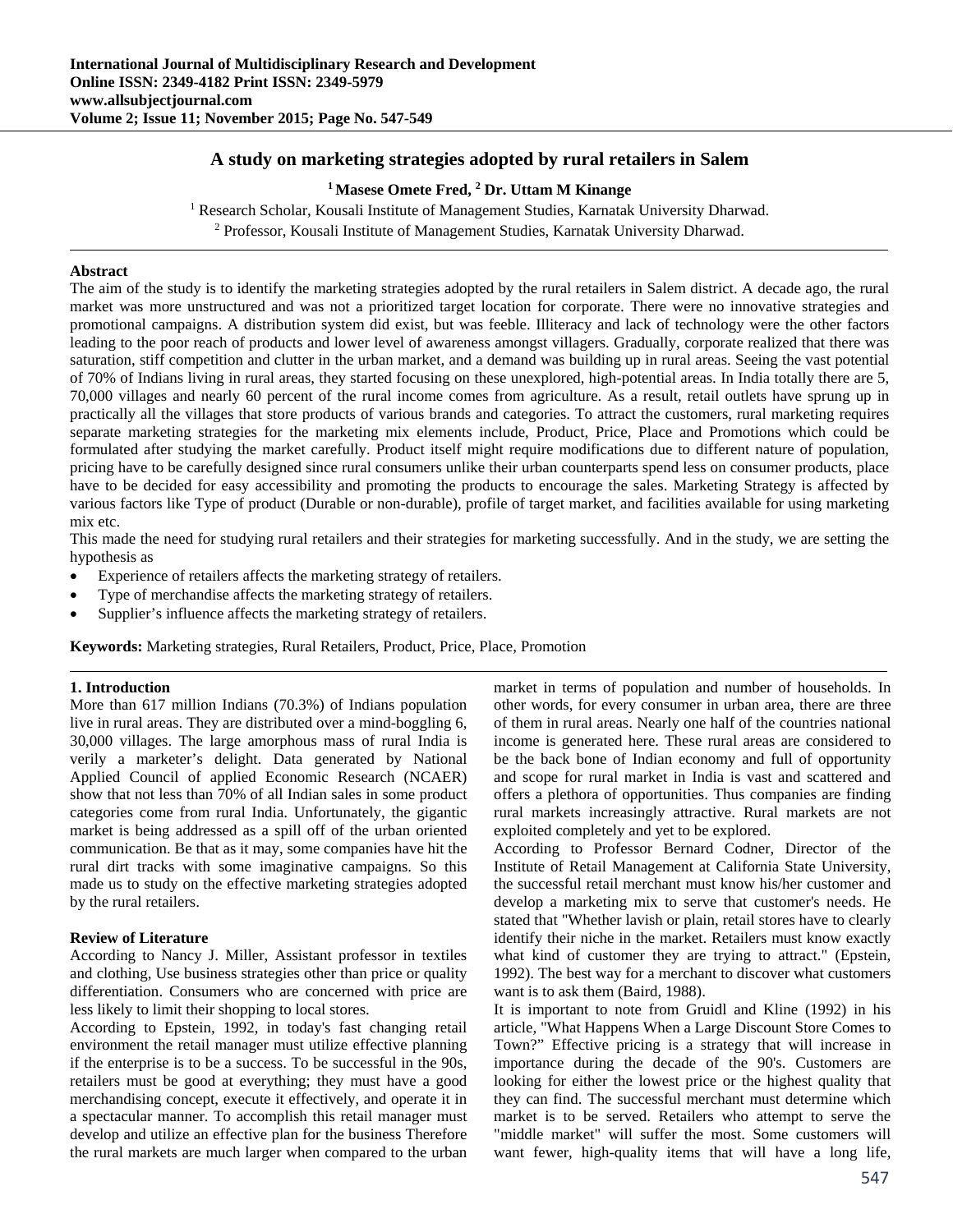whereas, other customers will want very low prices on all of the goods they purchase. Retail merchants must either control costs so they can offer lower prices profitably, or improve service and the quality of goods to survive. And also he suggested that the small merchant improve customer service in order to compete with the large discount store. Among those services that they suggested as having been proven effective in gaining and retaining customers were: delivery, alterations and installations, adjusting store hours, improving the handling of customer complaints, liberal return policies, gift certificates, trial purchases, special sales for regular customers, mail and telephone orders, bridal registries, interior design services, ticket outlets, parking, water fountains, rest rooms, restaurants, baby sitting, fitting rooms, shopping bags and general information

William Oykema (1991), in his article, "Successful Retailers Display High Shelf Respect," stated that the one method available to retailers to differentiate themselves from their competition and to create an image in the minds of their customers is promotion. The particular needs of the market niche selected will dictate the method of promotion that is utilized.

According to Kumar (2002), marketers have to adopt a strategy that appeals individually to the rural audience. Changes must be made in marketing mix elements such as price, place, product and promotion

According to Satterthwaite (2001), for urban retailing to be successful, there must be interaction between the commercial and social activities

Kaur Manpreet (2013) attempted to find out the various initiatives taken by HUL to reach the rural consumer. Hindustan Unilever is the pioneer and largest player in India's FMCG market. HUL was the first company to step into the Indian rural marketing. HUL started its first effort towards going rural 1960's onwards, through indirect coverage of accessible rural market through its urban network stockiest and distributors. HUL proactively engaged in rural development in 1976 with Integrated Rural Development Programme in Etah district of Uttar Pradesh. In 1990, HUL launched 'Operation Streamline' for distribution of products to inaccessible rural markets with High potential using unconventional transport like bullock carts, tractors and bicycles and appointed rural distributors and star sellers. In 2000, HUL started Project Shakti to reach inaccessible low potential rural markets. This project has reached 100,000 villages. HUL embarked upon Project Samuriddhi in 2003 to create sustainable villages in Dadra and Nagar Haveli. Today HUL's products touch the lives of two out of every three Indians.

Kotni VV Devi Prasad (2012) proposed to undertake this study to find out various ways to tap the potential rural markets. The main aim of this study was to observe the potentiality of Indian Rural Markets and finding out various problems are being faced by rural markets. This paper attempted to provide a brief literature on rural marketing and finally offers policy recommendations for better performance of rural markets by adopting SWOT analysis matrix to rural markets.

# **Objectives of the study:**

The primary objective is *to identify the marketing strategies adopted by the rural retailers in Salem district.* And the secondary objectives are

To identify the kind of merchandise the rural retailers sells.

- To study the suppliers' influence towards the retailers in marketing.
- To provide suggestions in order to make the rural marketing a success.

#### **Importance of the study**

Over the years, the attitude and lifestyle of rural folk has changed due exposure through Technology and increase in literacy level. Also, consumers are becoming brand loyal.

- The rural Indian population is large and its growth rate is also high which shows that the Indian rural market has great potential which needs to be captured.
- The purchasing power in rural India is on steady rise and it has resulted in the growth of the rural market.
- The rural audience has matured enough to understand the communication developed for the urban markets Television has been a major effective communication system for rural people and, as a result, companies can identify themselves with their advertisements. Socioeconomic changes (lifestyle, habits and tastes, economic status)

With the constant invasion of corporate, the rural customer has started taking in "what was educated to him", the media, newspaper, cable, IT developments, mobiles have lead to increased awareness. Besides, due to increase in purchasing power and literacy level of a section, the rural consumer has become more receptive. S/he is highly influenced by "word of mouth" and has started looking at value for money.

 The changing market scenario, introduction of new products, increasing awareness amongst customers and the overall development in rural sector, required a change in corporate marketing strategies, and this was done.

This study will help all the rural retailers to cope up with the current market by adopting the right marketing strategies to the consumers.

#### **Research Methodology**

In this study, we took Descriptive Research design to realize the behavior pattern of the rural retailers. Because of the short period of time, Convenience sampling Design is taken and totally 100 retailers are being surveyed in Salem district for this study. Primary data is taken from the rural retailers with the help of structured questionnaire framed with closed type of questions. And the Secondary data is also collected from the journals, books and internet for the further reference. The tools used for analysis is Hypothesis testing method and percentage analysis method to represent the data in chart appearance.

#### **Findings**

It is found out of the study that the credit facility & Building relations (30%) plays a vital role by the rural retailers to attract the rural customers which are shown in chart 1. It is also inferred that the source of merchandise is mostly from manufacturers and the agriculturalist (30%) where these retailers get merchandise which is in chart 2. And from the study it reveals that there is high influence (37%) from the suppliers/distributors and which is shown clearly in chart 3. The study also points out that FMCG (24%) and clothing's (23%) are mostly handled by the rural retailers which are also clearly displayed in chart 4.